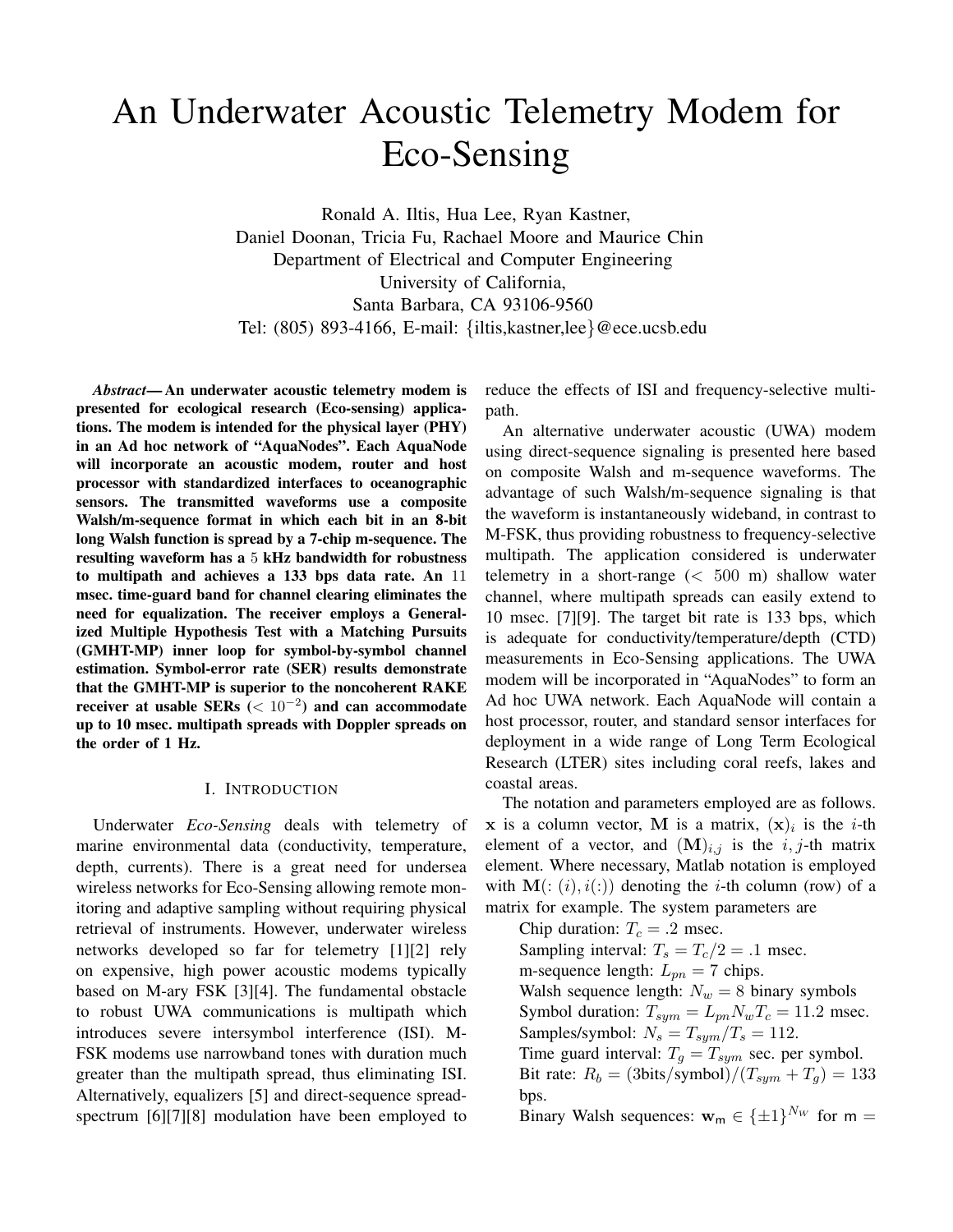$1,\ldots,N_W$ . m-sequence: **c**  $\in \{\pm 1\}^{L_{pn}}$ . Transmitted Walsh/m-sequence:  $\mathbf{d}_m = \mathbf{w}_m \otimes \mathbf{c} \in$  $\{\pm 1\}^{N_W L_{pn}}$ , where  $\otimes$  is the Kronecker product. Complex multipath gains:  $\alpha_1(n), \ldots, \alpha_{N_\alpha}(n) \in \mathbb{C}$ . Path delays:  $\tau_1(n)$  <  $\tau_2(n)$ ... <  $\tau_{N_\alpha}(n)$   $\in$  $[0, T_{sym}].$ 

The Walsh/m-sequence transmitted waveform is shown in Fig. 1. The Walsh sequences are generated via the recursion of Hadamard matrices  $\mathbf{H}^{N_W} = \mathbf{H}^{N_W/2} \otimes$  $H^2$  where  $H_2 = [11; 1 - 1]$  (Matlab notation) and  $H<sup>1</sup> = 1$ . Hence the m-th sequence is the m-th row of the Walsh matrix  $w_m = H^{N_W}(m, :)$ . The specific m-sequence employed is  $\mathbf{c} = [1, 1, -1, 1, -1, -1, -1]^T$ . The transmitted waveform is then

$$
s_T(t) = \sum_{n=0}^{\infty} (\mathbf{d}_{m(n)})_{i} g(t - iT_c - 2nT_{sym}), \quad (1)
$$

where  $g(t)$  is a raised-cosine pulse with bandwidth  $\beta/T_c$ ,  $.5 < \beta \leq 1$  and m(n) is the symbol transmitted in epoch  $[2nT<sub>sum</sub>, (2n + 1)T<sub>sym</sub>)$ . Note that the sampling interval  $T_s = T_c/2$  corresponds to an oversampling rate of two for zero percent excess bandwidth.

# II. CHANNEL MODEL AND GENERALIZED MULTIPLE HYPOTHESIS TEST

The received waveform in  $t \in [2nT_{sym}, 2(n+1)T_{sym})$ is given by

$$
r(t) = \sum_{p=1}^{N_{\alpha}} \alpha_p(n) s_{m(n)}(t - \tau_p(n)) + n(t), \qquad (2)
$$

where

$$
s_{\mathsf{m}(n)}(t) = \sum_{i=0}^{N_w L_{pn} - 1} (\mathbf{d}_{\mathsf{m}(n)})_i g(t - iT_c), \tag{3}
$$

and  $n(t) \in \mathcal{C}$  is additive wideband receiver/ambient noise. The duration of  $s_m(t)$  is  $T_{sym} = 2N_W L_{pn} T_s$  sec., hence  $r(t)$  in (2) includes a  $T_g = T_{sym}$  sec. time-guard interval. Under the assumptions that  $0 \leq \tau_p(n) \leq T_{sum}$ , and coarse symbol acquisition has been achieved, intersymbol interference is thus eliminated in (2). (Symbol sync is discussed in Section IV.) The noise  $n(t)$  is approximated as circular white Gaussian with spectral density  $N_0$ . Thus, assuming bandlimiting to  $1/T_c$  =  $2/T_s$  Hz., the variance of  $n(t)$  is  $E\{|n(t)|^2\} = 2N_0/T_s$ .<br>The channel parameters are assumed constant in the The channel parameters are assumed constant in the interval  $2T_{sym}$  seconds, but independent from symbolto-symbol hence the  $\alpha_p(n), \tau_p(n)$  vary with epoch n.

In order to simplify the receiver and subsequent presentation, an approximate tapped-delay line model for the multipath is assumed [10]. Thus

$$
r(t) \approx \sum_{l=0}^{N_s - 1} f_l s_{m(n)}(t - lT_s) + n(t).
$$
 (4)

where  $f_l \in \mathbb{C}$  are the coefficients from an interpolation formula approximation to the true channel. Since the channel is typically sparse, the  $f_l$  will be estimated under the constraint that only  $N_f \ll N_s$  coefficients are nonzero. The received signal is sampled at rate  $1/T_s$  over an interval  $2T_{sym}$  to include the time-guard interval. The resulting received vector model is then

$$
\mathbf{r}(n) \approx \sum_{l=0}^{N_s - 1} f_l \mathbf{s}_{\mathbf{m}(n)}(l) + \mathbf{n}(n),
$$
 (5)

where  $\mathbf{r}(n), \mathbf{s}_{\mathbf{m}(n)}(l) \in \mathbb{C}^{2N_s}$  are

$$
\mathbf{r}(n) = \qquad (6)
$$
\n
$$
[r((2(n+1)N_s - 1)T_s)r((2(n+1)N_s - 2)T_s)...
$$
\n
$$
r(2nN_sT_s)]^T
$$
\n
$$
\mathbf{s}_{\mathbf{m}(n)}(l) =
$$
\n
$$
[s_{\mathbf{m}(n)}((2N_s - 1 - l)T_s)s_{\mathbf{m}}((2N_s - 2 - l)T_s)
$$
\n
$$
..., s_{\mathbf{m}(n)}(-lT_s)]^T.
$$
\n(6)

The channel coefficients  $f_l(n)$  are unknown and may be rapidly varying (e.g. Doppler spreads of .5 Hz are reported in [11].) Channel estimation techniques such as Kalman filtering are too complex for implementation in the envisioned low-cost telemetry modem. Here, a Generalized Multiple Hypothesis Test receiver is proposed, using the Matching Pursuits algorithm [12][13] for instantaneous channel estimation. The GMHT is compactly expressed as the decision rule (dropping the time index)

$$
\hat{\mathsf{m}} = \arg\min_{\mathsf{m}} \left\{ \min_{\mathbf{f}:|\mathbf{f}|=N_f} ||\mathbf{r} - \mathbf{S}_{\mathsf{m}}\mathbf{f}||^2 \right\},\tag{7}
$$

where  $\mathbf{f} = [f_0 f_1 \dots f_{N_s-1}]^T$ . The constraint  $|\mathbf{f}| = N_f$ <br>indicates that at most  $N_f \ll N_f$  elements of f are indicates that at most  $N_f \ll N_s$  elements of **f** are nonzero. The signal matrix  $\mathbf{S}_n \in \mathbb{C}^{2N_s \times N_s}$  is

$$
\mathbf{S}_{\mathsf{m}} = [\mathbf{s}_{\mathsf{m}}(0)\mathbf{s}_{\mathsf{m}}(1)\dots\mathbf{s}_{\mathsf{m}}(N_s-1)].
$$
 (8)

Unfortunately, the exact minimization over **f** in the GMHT (7) has complexity growing exponentially in  $N_s$ . Hence, the GMHT is replaced by

$$
\hat{\mathsf{m}} = \arg\min_{\mathsf{m}} \left\{ ||\mathbf{r} - \mathbf{S}_{\mathsf{m}} \hat{\mathbf{f}}_{\mathsf{m}}^{MP}||^2 \right\},\tag{9}
$$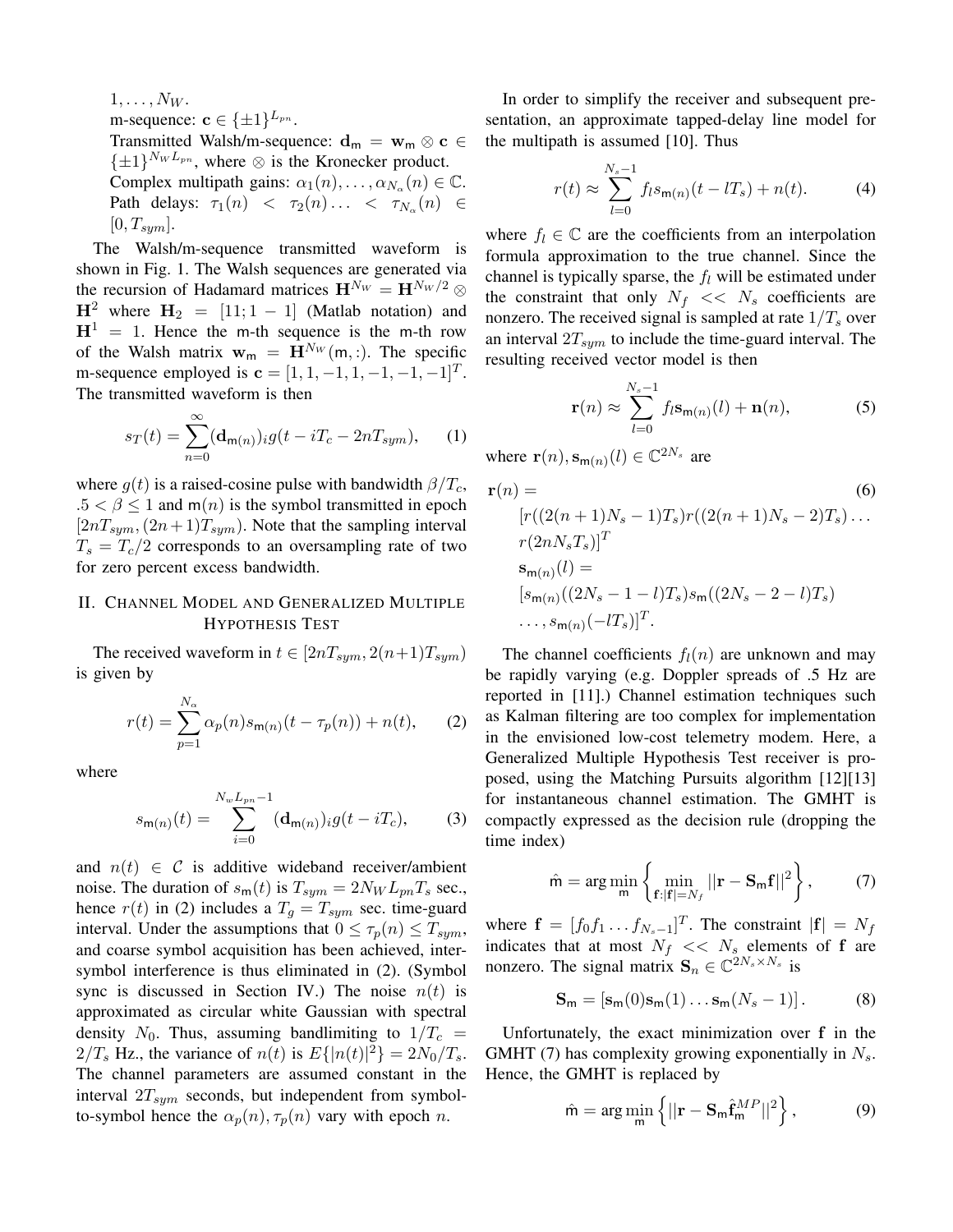where  $\hat{\mathbf{f}}_m^{MP}$  is the Matching Pursuits estimate of the channel conditioned on the m-th Walsh sequence being transmitted. In the sequel,  $\hat{f}_m$  will always refer to the sequence conditional MP estimate.

## III. GMHT-MP RECEIVER

The Matching Pursuits algorithm is described next. It is computationally efficient to employ a sufficient statistics representation of the cost function in (9) as follows:

$$
-||\mathbf{r} - \mathbf{S}_m \hat{\mathbf{f}}||^2 \propto 2Re\{\mathbf{v}_m^H \hat{\mathbf{f}}\} - \hat{\mathbf{f}}^H \mathbf{A}_m \hat{\mathbf{f}},
$$
 (10)

where  $\mathbf{v}_{\mathsf{m}} = \mathbf{S}_{\mathsf{m}}^H \mathbf{r}$  and  $\mathbf{A}_{\mathsf{m}} = \mathbf{S}_{\mathsf{m}}^H \mathbf{S}_{\mathsf{m}}$ .

Recall that the problem is to estimate  $f \in \mathbb{C}^{N_s}$  under the constraint that only  $|\mathbf{f}| = N_f \ll N_s$  coefficients are nonzero. In order to obtain such a sparse solution, MP iteratively updates the assumed channel order and estimates the next coefficient using a canceled signal. Specifically, at iteration  $k = 1$  of MP, it is assumed that  $N_f = 1$  and the index of the detected path is [12]

$$
q_1 = \arg\max_{i} \left( 2Re\{ (\mathbf{v}_{\mathsf{m}})_i^* \hat{\mathbf{f}}_i \} - (\mathbf{A}_{\mathsf{m}})_{i,i} |\hat{f}_i|^2 \right). \quad (11)
$$

The estimate  $\hat{\mathbf{f}}_i$  is

$$
\hat{\mathbf{f}}_i = \arg \max_{f} 2Re\{(\mathbf{v}_m)_i^* f\} - (\mathbf{A}_m)_{i,i} f = \frac{(\mathbf{v}_m)_i}{(\mathbf{A}_m)_{i,i}}.
$$
\n(12)

Thus, the detected index on MP iteration  $k = 1$  reduces to  $q_1 = \arg \max_i |(\mathbf{v}_m)_i|^2 / (\mathbf{A}_m)_{i,i}.$ <br>At store *h* of MP a conceled site

At stage  $k$  of MP, a canceled signal is formed as

$$
\mathbf{r}^{k} = \mathbf{r} - \sum_{i=1}^{k-1} \mathbf{S}_{\mathsf{m}}(:,q_i) \hat{f}_{q_i}.
$$
 (13)

The signal  $r^k$  is then used to detect the next path index  $q_k$  [12][13]. The sufficient statistic becomes

$$
\mathbf{v}_{\mathsf{m}}^k = \mathbf{S}_{\mathsf{m}}^H \mathbf{r}^k = \mathbf{v}_{\mathsf{m}} - \sum_{i=1}^{k-1} \mathbf{A}_{\mathsf{m}}(:,q_i) \hat{f}_{q_i}.
$$
 (14)

Using  $(14)$ , the k-th detected coefficient index is

$$
q_k = \arg \max_{i \neq q_1, \dots, q_{k-1}} \frac{|(\mathbf{v}_m^k)_i|^2}{(\mathbf{A}_m)_{i,i}}.
$$
 (15)

Note that  $(A_m)_{i,i}$  is not required in eq. (15) for the equalenergy signal set employed here. Table I summarizes the combination of Matching Pursuits with the GMHT.

For 
$$
m = 1, 2, \ldots N_W
$$
   
\nGet current received vector  $\mathbf{r}$   $\mathbf{v}_m^1 = \mathbf{S}_m^H \mathbf{r}$    
\nInitialize channel estimate  $\hat{\mathbf{f}}_m = \mathbf{0}$    
\nFor  $k = 1, 2, \ldots, N_f$    
\n $q_k = \arg \max_{i \neq q_1, \ldots, q_{k-1}} |(\mathbf{v}_m^k)_i|^2 / (\mathbf{A}_m)_{i,i}$    
\n $(\hat{\mathbf{f}}_m)_{q_k} = (\mathbf{v}_m^k)_{q_k} / (\mathbf{A}_m)_{q_k, q_k}$    
\n $\mathbf{v}_m^{k+1} = \mathbf{v}_m^k - \mathbf{A}_m(:, q_k)(\hat{\mathbf{f}}_m)_{q_k}$    
\nNext  $k$    
\nMake transmitted symbol decision using GMHT   
\n $\hat{\mathbf{m}} = \arg \max_m 2Re\{\mathbf{v}_m^H \hat{\mathbf{f}}_m\} - \hat{\mathbf{f}}_m^H \mathbf{A}_m \hat{\mathbf{f}}_m$ 



## IV. SYMBOL SYNCHRONIZATION ALGORITHM

The GMHT-MP algorithm in Table I assumes coarse symbol synchronization, such that the beginning of the vector  $r(n)$  for symbol *n* is aligned with the direct path. In order to obtain symbol sync, a training sequence comprising  $2MN_s$  samples is first transmitted using M known Walsh symbols with  $m(n)=1$  for  $n = 1,\ldots,M$ . Recall that  $2N_s = 2T/T_s$  is the length in samples of the symbol plus time-guard interval. The synchronization algorithm first estimates the time-of-arrival of the direct path, and then advances the symbol clock appropriately.

Under the above assumptions, the received signal during the training period is approximated via a tappeddelay line multipath channel as

$$
r(t) \approx \sum_{l=0}^{2N_s - 1} f_l s_1(t - lT_s) + n(t).
$$
 (16)

The sparse channel with coefficients  $f_l$  corresponds to unambiguous delays ranging from 0 to  $(2N_s - 1)T_s$  s. The acquisition problem is then

- 1) Estimate the  $\{f_l\}$  under a numerosity constraint  $|{\bf f}| = N_f \ll 2N_s$ . Here, the channel vector is twice the length as in GMHT-MP, specifically  $f =$  $[f_0f_2 \tldots f_{2N_s-1}]^T$  and  $|\mathbf{f}|$  is the number of nonzero elements in **f**.
- 2) Find the index of the direct path  $l_d$  in **f** such that the multipath channel is defined by  $[f_{l_d}, f_{l_d+1} \mod 2N_s \cdots f_{l_d+N_s-1} \mod 2N_s]$ . That is, if the direct-path delay is  $2N_s - 1$  for example, and<br>the next multipath coefficient is nonzero, the next the next multipath coefficient is nonzero, the next coefficient will have associated delay 0, due to the  $2N_s$  delay ambiguity.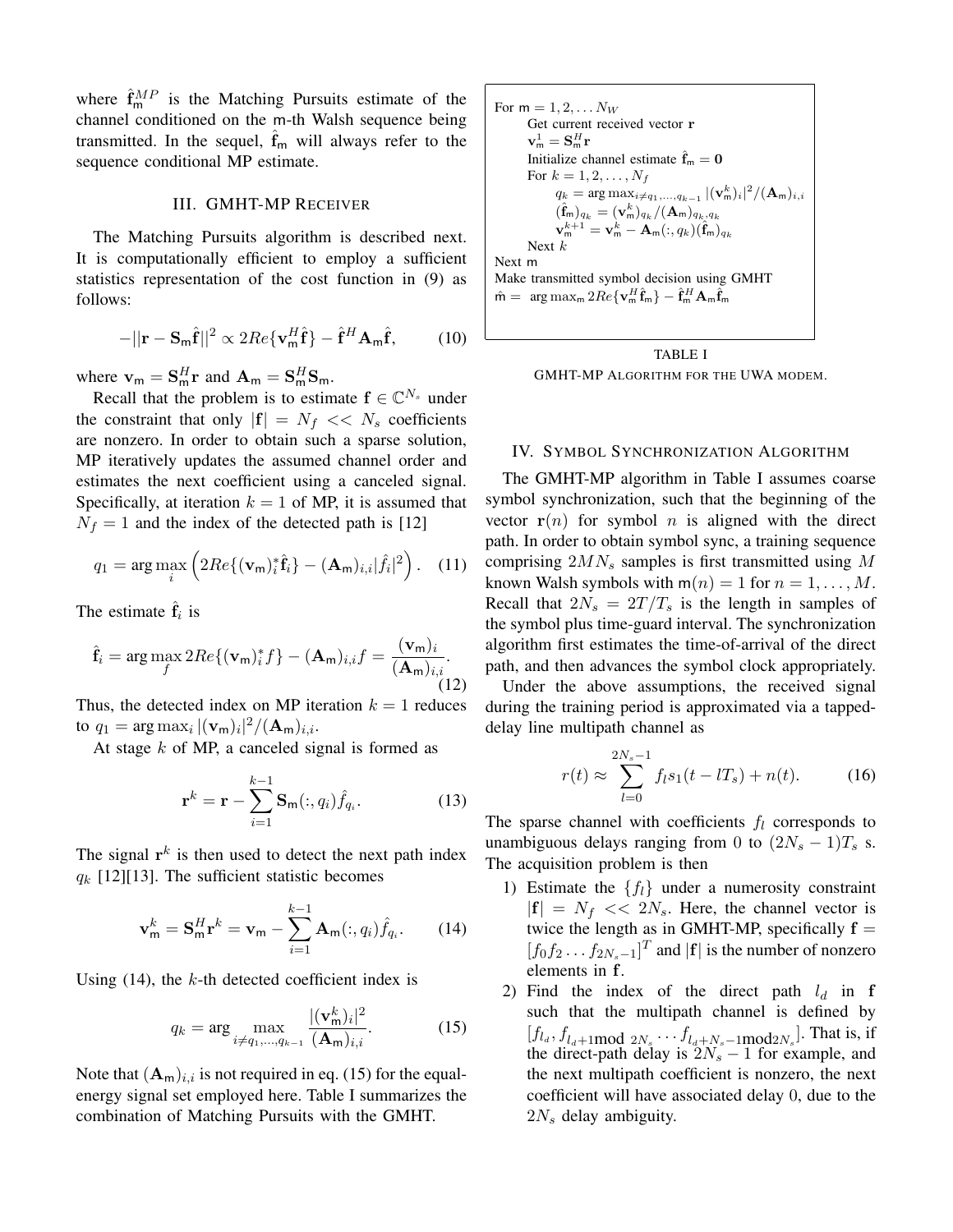3) Collect vectors  $r(n)$  for subsequent demodulation with a timing advance of  $l_d$  samples. This aligns the onset of each direct-path waveform  $s_1(t)$  with the beginning of the  $2N_s$  sample window defined by  $\mathbf{r}(n)$ .

#### V. PACKET-BASED MATCHING PURSUITS

The packet-based MP algorithm is defined somewhat differently from the GMHT-MP algorithm. First, since a training sequence is transmitted only one MP algorithm for  $m = 1$  needs to be implemented. Second, a vector of length  $2MN_s$ , rather than  $N_s$  samples with  $M > 1$ is collected. The packet length  $M$  is selected to achieve accurate initial channel estimates, but short enough so that the Doppler variation is negligible in  $M2T_{sym}$  sec. Define the *n*-th received sample vector  $r(n)$  as

$$
\mathbf{r}(n) = \sum_{l=0}^{2N_s - 1} f_l \mathbf{s}_1(l) + \mathbf{n}(n), \qquad (17)
$$

where with  $r(n) = r_c(nT_s)$  and  $r_c(t)$  the continuoustime received waveform, we have

$$
\mathbf{r}(n) = [r(2(n+1)N_s - 1)r(2(n+1)N_s - 2)...r(2nN_s)]^T.
$$
\n(18)

For training sequence transmission, the signal vector corresponds to

$$
\mathbf{s}_1(l) = [s_1(2N_s - 1 - l)s_1(2N_s - 2 - l)...s_1(-l)]^T.
$$
\n(19)

However, unlike the GMHT-MP receiver, continual training sequence transmission results in a circular form for the vector  $s_1(l)$ . Specifically, the k-th component  $s_1(k)$ is given by

$$
s_1(k) = \sum_{q=0}^{1} s_1^c(kT_s + q2N_sT_s),
$$
 (20)

where

$$
s_1^c(t) = \sum_{i=0}^{N_w L_{pn} - 1} (\mathbf{d}_1)_{i} g(t - iT_c), \tag{21}
$$

where  $\mathbf{d}_1 = \mathbf{b}_1 \otimes \mathbf{c}$  is the  $N_w = 8, L_{pn} = 7$  or 56 chip long Walsh/m-sequence corresponding to training symbol m = 1. Thus, the sequence  $s_1(k)$  is a *periodic* version of the  $2T_{sym}$  long symbol plus guard interval with period  $2N_s$ . Hence  $s_1(l)$  in (19) is the *l*-th circular shift of the  $2N_s$  sample long Walsh/m-sequence waveform.

Next define a packet-length vector  $\mathbf{r} \in \mathbb{C}^{2MN_s}$  as

$$
\mathbf{r} = [\mathbf{r}(M-1)^T \mathbf{r}(M-2)^T \dots \mathbf{r}(0)]^T, \qquad (22)
$$

Precompute 
$$
\mathbf{A} = \mathbf{S}^H \mathbf{S} \in \mathbb{C}^{2N_s \times 2N_s}
$$
  
\nCollect received packet  $\mathbf{r} \in \mathbb{C}^{2MN_s}$  over  $2MN_s$  samples  
\n $\mathbf{r} = [\mathbf{r}(M-1)^T \mathbf{r}(M-2) \dots \mathbf{r}(0)]^T$   
\nInitialize sufficient statistic vector  
\n $\mathbf{v}^1 = \mathbf{S}^H \mathbf{r} \in \mathbb{C}^{2N_s}$   
\nFor  $k = 1, 2, ..., N_f$   
\n $q_k = \arg \max_{i \neq q_1, ..., q_{k-1}} |(\mathbf{v}^k)_i|^2 / (\mathbf{A})_{i,i}$   
\n $\hat{f}_{q_k} = (\mathbf{v})_{q_k} / (\mathbf{A})_{q_k, q_k}$   
\n $\mathbf{v}^{k+1} = \mathbf{v}^k - \mathbf{A}(:, q_k) \hat{f}_{q_k}$   
\nNext  $k$   
\nFind direct-path index  
\n $l_d = \arg \max_l \frac{\sum_{i=l}^{N_s+l-1} |\hat{f}_i \mod 2N_s|^2}{\sum_{i=N_s+l}^{2N_s+l-1} |\hat{f}_i \mod 2N_s|^2}$   
\nAdvance subsequent timing for demodulation by  $l_d$  samples

#### TABLE II

MP ALGORITHM FOR INITIAL TIMING/CHANNEL ESTIMATION

where  $\mathbf{r}(n) \in \mathbb{C}^{2N_s}$  is given by (18). Also define **S** ∈  $\mathbb{C}^{2MN_s \times 2N_s}$  with *i*-th column  $\mathbf{S}_i = \mathbf{1}_M \otimes \mathbf{s}_1(i-1),$ where  $\mathbf{1}_M$  is the length M all-ones vector and  $\otimes$  is the Kronecker product. Then the <sup>i</sup>-th column of **<sup>S</sup>** is the <sup>i</sup>th circular shift of the transmitted waveform over  $2MN_s$ samples. The received packet is then

$$
\mathbf{r} = \mathbf{S} \mathbf{f} + \mathbf{n}.\tag{23}
$$

Using **r**, the Matching Pursuits algorithm yields an estimate f of the channel coefficients. Given f, we have to find the best-fit multipath channel such that the  $N_f$  nonzero coefficients occupy at most  $N_s$  contiguous samples, modulo  $2N_s$  starting at delay  $l_d$ . The following test for  $l_d$  is proposed, under the assumption that the maximum multipath spread is  $N_s$  samples, and hence at least  $N_s$  contiguous coefficients (modulo  $N_s$ )  $f_l$  must be zero.

$$
l_d = \arg \max_{l} \frac{\sum_{i=l}^{N_s+l-1} |\hat{f}_i \text{ mod } 2N_s|^2}{\sum_{i=N_s+l}^{2N_s+l-1} |\hat{f}_i \text{ mod } 2N_s|^2}.
$$
 (24)

That is, we try to find the direct path delay which corresponds to the maximum of the ratio of the energy in the hypothesized multipath profile to the energy in the hypothesized set of  $N_s$  zero coefficients  $f_l$ .

The overall synchronization/channel estimation algorithm is summarized in Table II.

## VI. RESULTS

The GMHT-MP algorithm was simulated using independent Rayleigh fading channels  $\alpha_p(n)$  from symbol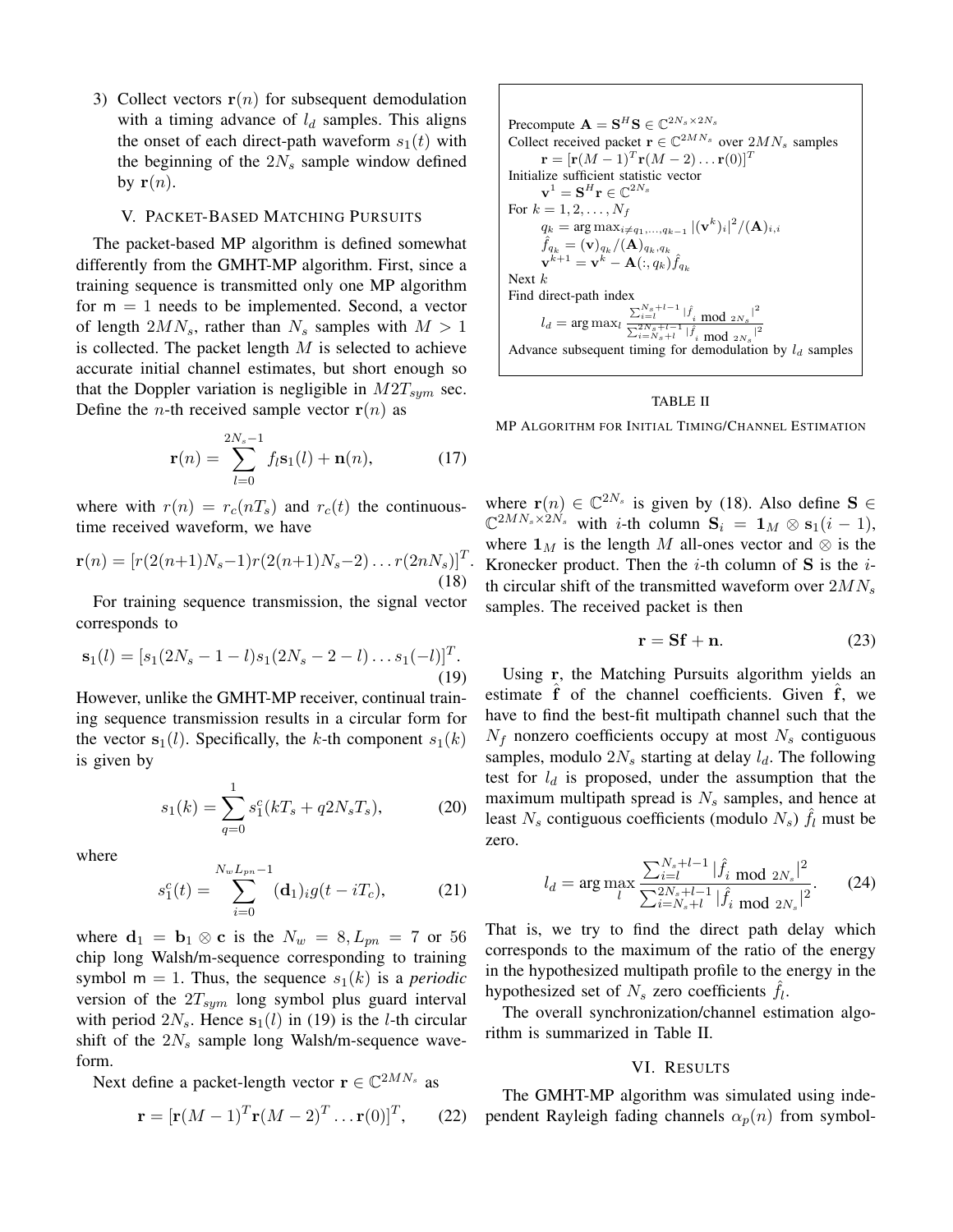to-symbol. The delays  $\tau_p(n)$  were generated as independent random variables uniform on  $[0, T_{sum}]$  on each epoch <sup>n</sup>.

An example of instantaneous channel estimation using one symbol epoch of data,  $r(n)$  is shown in Fig. 2. The true channel multipath intensity profile (MIP) is plotted along with the estimated channel MIP using ˆ**f**. In this case, there are  $N_\alpha = 6$  actual paths, and Matching Pursuits assumes  $N_f = 8$  paths are present. The Matching Pursuits channel estimator clearly identifies the major paths using just one symbol epoch of data.

The SERs for the GMHT-MP and RAKE receivers are plotted in Fig. 3 for randomly generated channels on each symbol. Note that the RAKE detector corresponds to GMHT-MP in Table I with the cancellation step removed, i.e. with  $\mathbf{v}_m^k = \mathbf{S}_m^H \mathbf{r}(n)$  at each iteration.<br>Again the  $\alpha$  were chosen as i.i.d. zero-mean circular Again, the  $\alpha_p$  were chosen as i.i.d. zero-mean circular Gaussian r.v.s (Rayleigh fading), such that the channel energy gain was normalized to unity. The noncoherent combining loss and fading impacts the SER so that an  $E_b/N_0$  of 20 dB is required to obtain a 10<sup>-3</sup> SER. It is seen that the GMHT-MP receiver significantly outperforms the RAKE at usable SERs below  $10^{-2}$ . This result is not surprising, since as SNR increases, the GMHT-MP channel estimates become increasingly accurate, and the receiver approaches the coherent ML detector. In contrast, the RAKE performance is limited to that of a noncoherent detector. Finally, observe that the GMHT-MP performance is not adversely affected by channel overparameterization (e.g.  $N_{\alpha} = 32$  with  $N_f = 48$  assumed.

An example run from the synchronization algorithm in Table II is shown in Fig. 5. The estimated MIP closely follows the true MIP, and the algorithm correctly detects the time-of-arrival of the direct path with delay  $l_d$  samples.

## VII. HARDWARE IMPLEMENTATION

The GMHT-MP modem is currently being implemented at UCSB using the TI F2812 fixed-point DSP device with custom amplifiers, matching networks and transducers. The GMHT-MP real-time software has been successfully tested in the lab and verified using Code Composer. The F2812 board with amplifier/matching module is shown in Fig. 4.

In the receive mode, the signal from the 25 kHz center frequency transducer is amplified and filtered, with a large gain-adjust range in the amplifiers (84 dB) allowing adaptation to a wide range of conditions. The filtered signal is applied to the 12-bit ADC which is a module



Fig. 1. Walsh/m-sequence signals.

on the DSP chip. In the transmit mode, the digital signal generated by the DSP is applied to a pair of DACs, one of which is dedicated to scaling the transmitted signal (for power control). The DAC output passes through a filter network identical to the receiver filter; this filter removes DAC harmonic artifacts. A Maxim MAX9703 class D power amplifier amplifies the signal to a maximum of 12 watts RMS, and a network consisting of a transformer and inductor cancel most of the transducer capacitance and approximately match the transducer impedance to the amplifier's design load. The preamp input remains coupled to the transducer during transmit but the power flow into the preamp is limited to prevent damage.

## VIII. CONCLUSIONS

A design for an UWA modem was presented based on Walsh/m-sequence signaling. The proposed GMHT-MP receiver significantly outperforms a RAKE detector at usable SNRs. The Matching Pursuits algorithm in particular is effective in estimating long, sparse underwater acoustic multipath channels, and is fairly robust to overparamterization.

Hardware implementation of the modem is underway in programmable DSP, and sea testing is anticipated by Fall 2005. Future research on the modem will include optimization of the Walsh signal dimension and spreading to increase data rates and obtain further robustness to frequency-selective multipath. Implementation in reconfigurable hardware will also be investigated as an alternative to DSP for lower power and accommodation of larger acoustic bandwidths and data rates.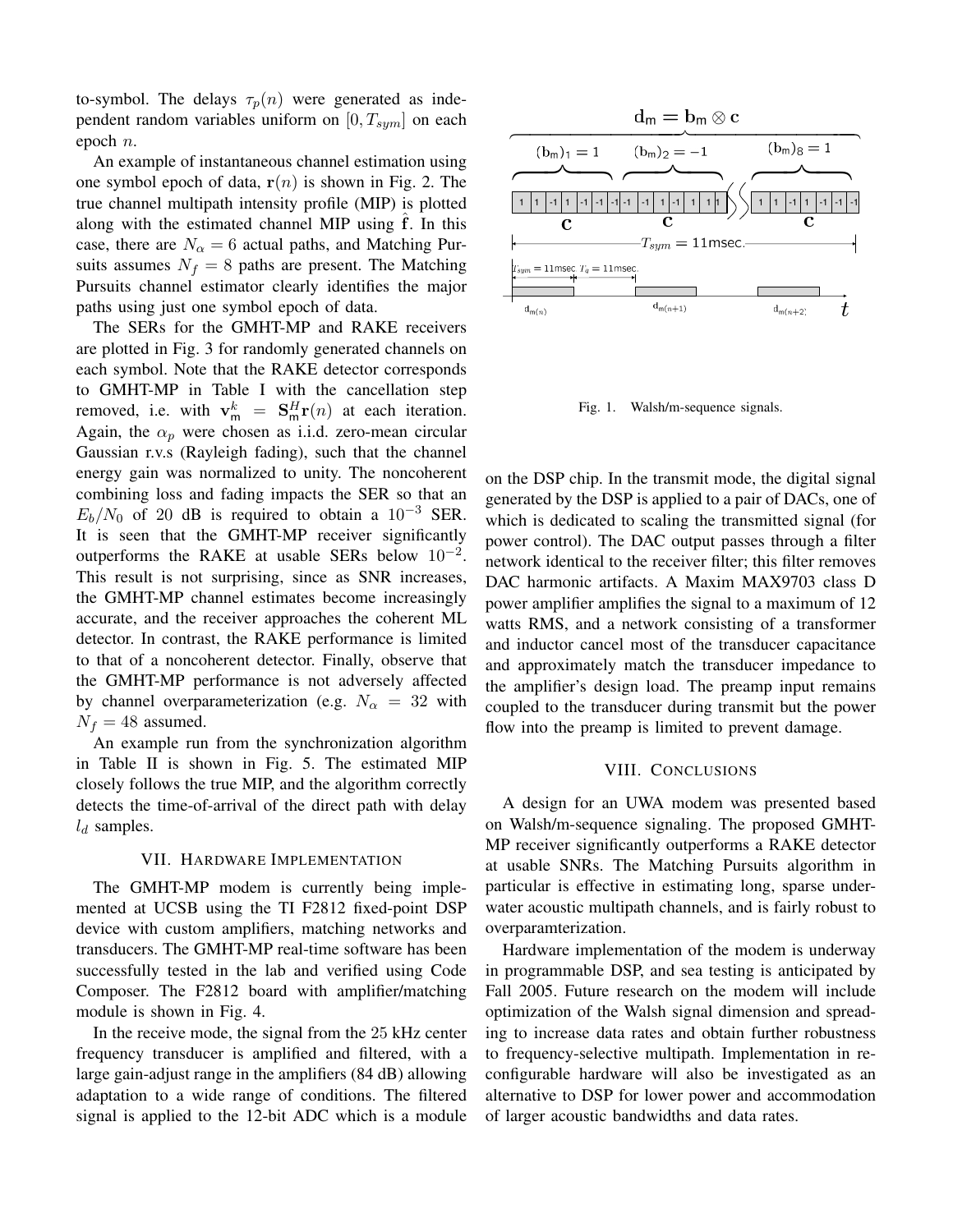

Fig. 2. Channel estimates at  $E_b/N_0 = 20$  dB,  $N_\alpha = 6, N_f = 8$ 



Fig. 3. SERs for  $N_{\alpha} = 6, N_f = 8$  and  $N_{\alpha} = 32, N_f = 48$ .

## **REFERENCES**

- [1] D. Codiga, J. A. Rice, and P. Bogden, "Real-time wireless delivery of subsurface coastal circulation measurements from distributed intruments using networked acoustic modems," in *Proceedings of MTS/IEEE Oceans 2000*, vol. 1, pp. 575–582, 2000.
- [2] J. G. Proakis, E. M. Sozer, J. A. Rice, and M. Stojanovic, "Shallow water acoustic networks," *IEEE Communications Magazine*, pp. 114–119, Nov. 2001.
- [3] K. F. Scussel, J. A. Rice, and S. Merriam, "A new MFSK acoustic modem for operation in adverse underwater channels," in *Proceedings of MTS/IEEE Oceans 97*, vol. 2, (Halifax, N.S., Canada), pp. 247–253, 1997.
- [4] A. Benson, J. Proakis, and M. Stojanovic, "Towards ro-



(a)



(b)

Fig. 4. (a) F2812 DSP with ADC/DAC. (b) Power amplifier



Fig. 5. Estimate of  $l_d$  direct-path delay from synchronization algorithm